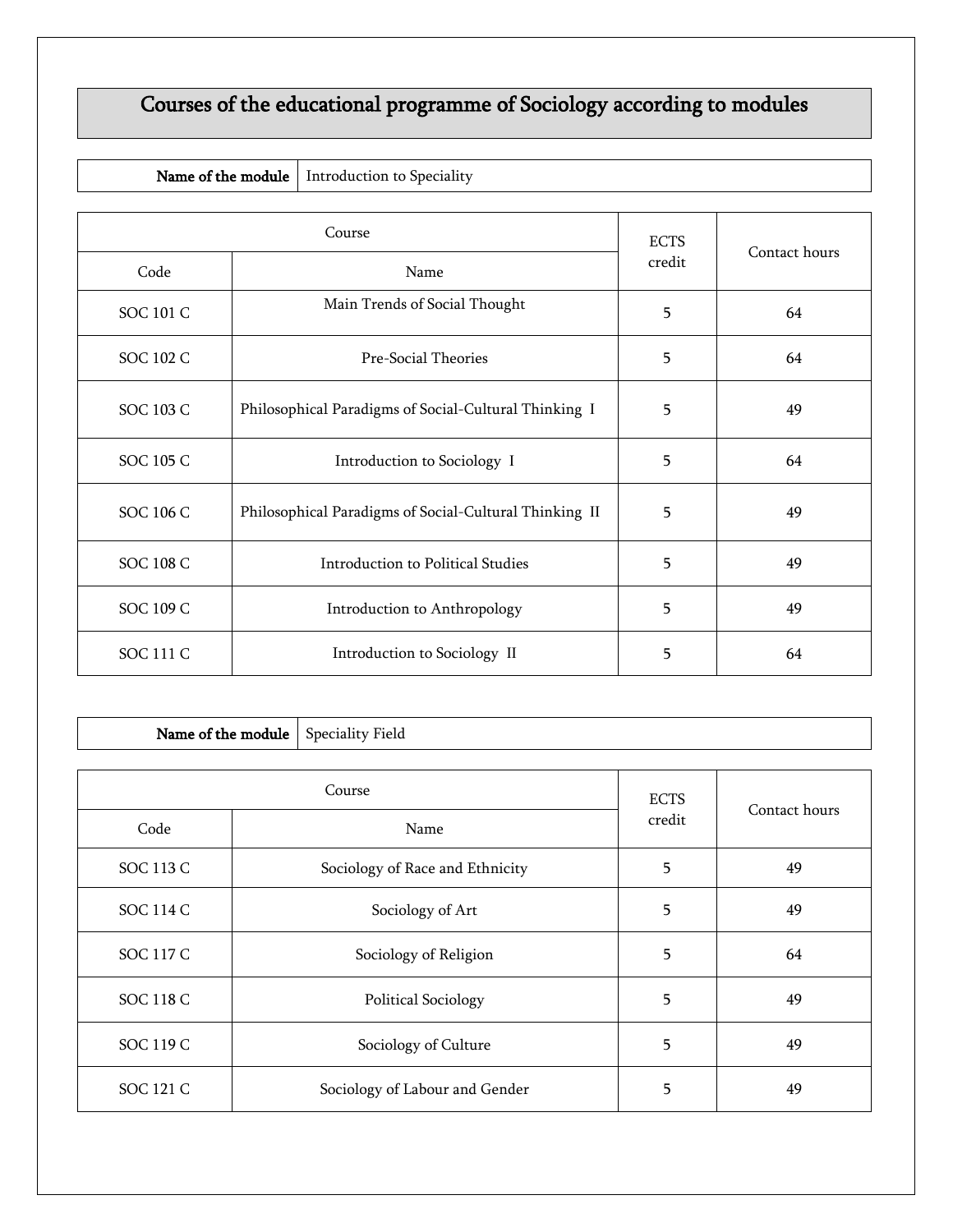| SOC 125 C | Sociology of Advertisement | 49 |
|-----------|----------------------------|----|
| SOC 126 C | Sociology of Music         | 49 |
| SOC 129 C | Sociology of Media         | 49 |
| SOC 131 C | Sociology of Terror        | 49 |

| Name of the module |  | Methods of Sociological Research        |               |    |  |
|--------------------|--|-----------------------------------------|---------------|----|--|
|                    |  |                                         |               |    |  |
| Course             |  | <b>ECTS</b>                             | Contact hours |    |  |
| Code               |  | Name                                    | credit        |    |  |
| SOC 110 C          |  | Methods of Sociological Research I      | 5             | 64 |  |
| SOC 112 C          |  | Methodological Research of Social Facts | 5             | 49 |  |
| SOC 116 C          |  | Methods of Sociological Research II     | 5             | 64 |  |

Г

|           |  | Name of the module   Research of Media and Culture |        |               |
|-----------|--|----------------------------------------------------|--------|---------------|
| Course    |  | <b>ECTS</b>                                        |        |               |
| Code      |  | Name                                               | credit | Contact hours |
| SOC 107 C |  | Theories of Culture                                | 5      | 64            |
| SOC 122 C |  | Media Ethics                                       | 5      | 49            |
| SOC 124 C |  | Media, Authority and Culture                       | 5      | 49            |
| SOC 127 C |  | Communicaton Theory                                | 5      | 49            |
| SOC 130 C |  | Globalization of Culture and Media                 | 5      | 49            |

| <b>Name of the module</b> Social Policy and Demography |             |               |
|--------------------------------------------------------|-------------|---------------|
|                                                        |             |               |
| Course                                                 | <b>ECTS</b> | Contact hours |